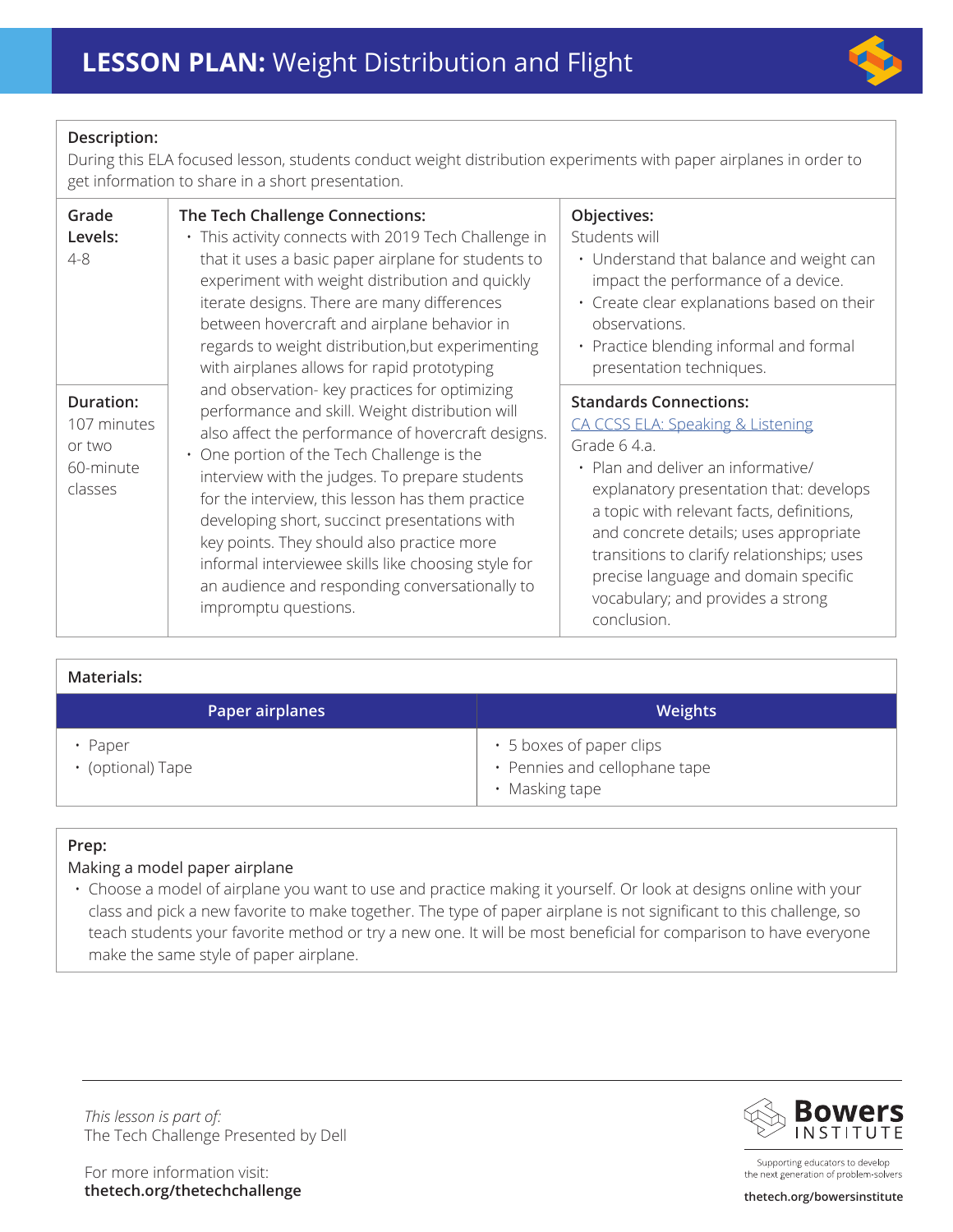

## **Extensions:**

- Create a full technological presentation to document all of their experiments and what they learned.
- Have students experiment with different airplane designs and see if weight distribution affects flight in the same ways across different paper airplane models.

# **Lesson:**

- 1. Introduce the topic of flight and balance (3 minutes).
	- *a. Raise your hand if you have ever flown on an airplane or helicopter before?*
	- *b. Before a flight takes off often the flight attendants check a list of passengers or walk down the aisles counting passengers. Does anyone know why they might do this?* (Actual Reason: to calculate weight and distribution on the airplane.)
	- *c. Today we are going to see why weight and weight distribution on a plane matters by conducting our own experiments with paper airplanes.*
	- *d. As we get ready to design hovercrafts for the 2018/19 Tech Challenge it is important to think about ways weight can be distributed and imagine different ways to test this in order to optimize the performance of our devices.*
- 2. Demonstrate how to make a paper airplane and have each student make their own. For more information on this see the **Prep Section** at the beginning of this lesson (10 minutes).
	- a. As a class discuss different ways we could test weight and weight distribution on a paper plane. (Attaching paper clips, tape, pennies, or other small objects on different locations on the planes via the nose, tail, wings, or body of the paper airplane.)
	- *b. What is your hypothesis if we add weight to one or two locations on the paper airplane? What happens if the weight is the same or if we use different amounts of weight in different places?*
- 3. Pair up students and give them time to modify and manipulate their paper airplanes with weight. Encourage them to try different ideas, talk over what they observe, and record their findings. Observe students as they work and ask facilitative questions (15 minutes).
	- *a. How does the plane perform differently with with weight there?*
	- *b. What do you think would happen if you changed the amount of weight that you put there?*
	- *c. Is the airplane's performance consistent with your hypothesis?*